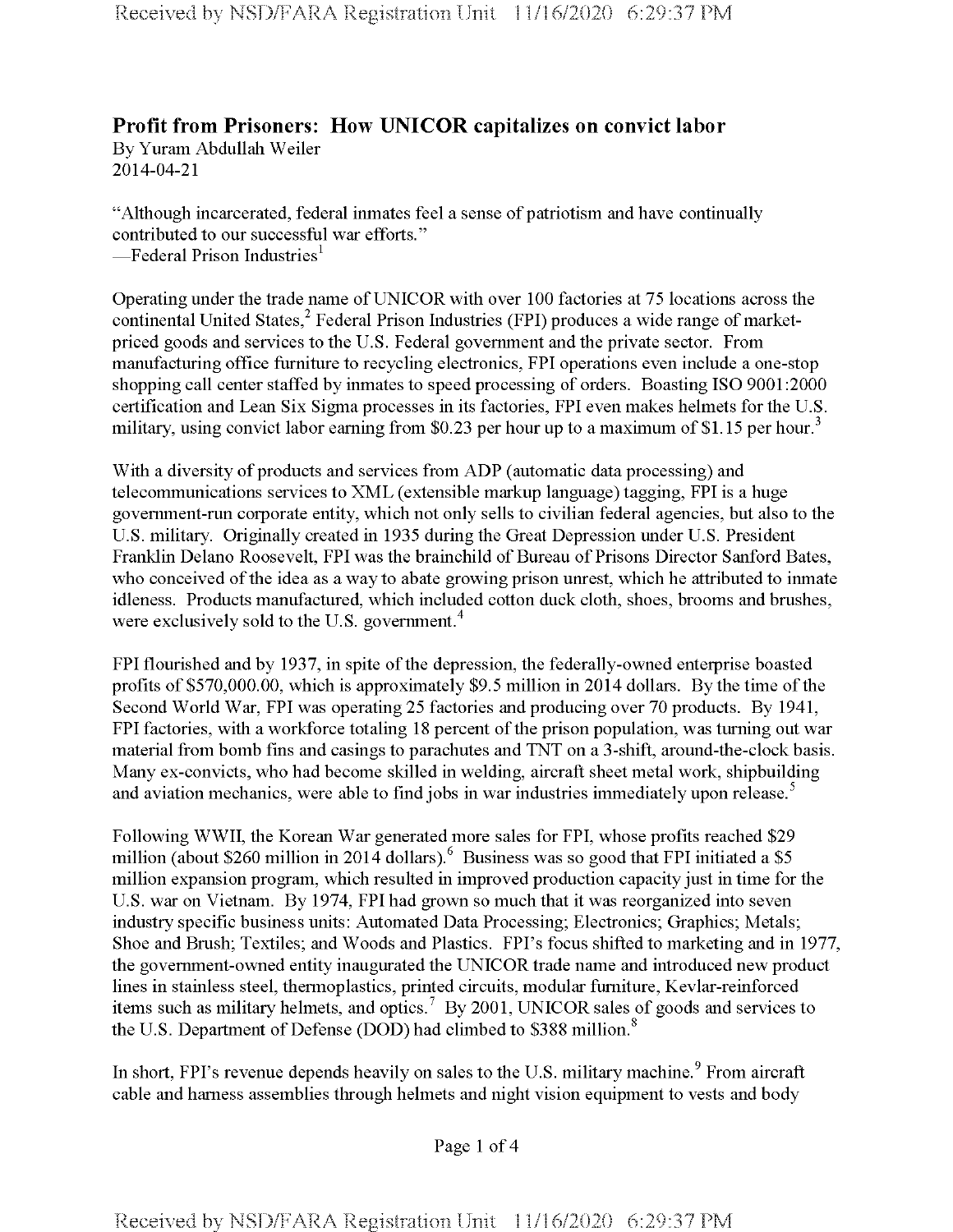armor, which incidentally can be purchased on line,<sup>10</sup> FPI under its UNICOR trade name supplies a variety of military hardware and services for U.S. imperial forces worldwide, all done by competitively-priced convict labor, who by the way must use at least 50 percent of their wages to pay court-ordered financial obligations.<sup>11</sup> Except for the U.S. military and the CIA, all U.S. federal agencies, unless granted a waiver by FPI itself, are required to purchase from  $FPI<sup>12</sup>$ provided that it can deliver the product or service in a timely manner at a competitive price. Helmets used by U.S. troops in combat situations are among the items on the mandatory procurement list.<sup>13</sup>

"You can trust us to do the right thing. As a Department of Justice component, UNICOR adheres to a strict code of ethics and incorporates only the highest standards of business practices,"<sup>14</sup> UNICOR assures prospective customers on its website. Regrettably, this did not turn out to be the case with 44,000 advanced combat helmets, which were part of a 600,000 item contract that fell under mandatory procurement. In 2007, DOD awarded the contract, which represented one half of the U.S. Army's helmet requirements, on a non-competitive basis to ArmorSource LLC which subcontracted to FPI pursuant to a provision in U.S. government procurement regulations. In addition, FPI received another contract from the U.S. Marine Corps for 100,000 lightweight helmets, which represented all of that service's needs.<sup>15</sup> Unfortunately, the helmets produced by FPI failed to pass first article quality assurance inspections, but not before 44,000 of the defective headgear was issued to U.S. troops stationed in Afghanistan.<sup>16</sup>

The expansion of FPI over the years is a result of the growth of U.S. federal prison populations, which have increased almost sevenfold from 1980 to  $2005$ <sup>17</sup> Since federal law requires offenders in prison to work, FPI has capitalized on this situation by expanding to accommodate the burgeoning inmate numbers. While some research indicates lower recidivism rates among ex-convicts who participated in FPI prison industry programs, the stark reality is that nearly half of those incarcerated return to prison within a year of being released.<sup>18</sup> The net result of this alarming statistic is that FPI has an almost guaranteed supply of slave-like workers at its disposal, giving it a huge competitive edge over virtually all small businesses when competing for the U.S. government's business. Nevertheless, FPI insists that part of its mission, besides "keeping inmates constructively occupied" is to "minimize FPI's impact on private business and labor." $^{19}$ 

Even members of the extended DOD family have long complained about FPI's poor quality products, higher prices and chronically late deliveries. Testifying in 1996 before the U.S. House ofRepresentatives, National Security Committee, Master Chief Petty Officer John Hagan, the most senior non-commissioned officer in the U.S. Navy, stated, "UNICOR's product is inferior, costs more and takes longer to procure. UNICOR has, in my opinion, exploited their special status instead ofmaking changes which would make them more efficient." In a letter to Representative Van Hilleary, (R-Tenn), deputy commander of the Defense Logistics Agency Defense Personnel Support Center George Allen wrote in May 1996 that UNICOR's prices averaged 13 percent higher than those of private sector firms.<sup>20</sup>

Besides gouging the DOD and endangering U.S. troops with defective goods, FPI is exposing its own inmate workers to toxic chemical waste as a result ofworking in its electronic recycling facilities. In March 2005, Leroy Smith, a prison safety manager at a UNICOR electronic

Page 2 of 4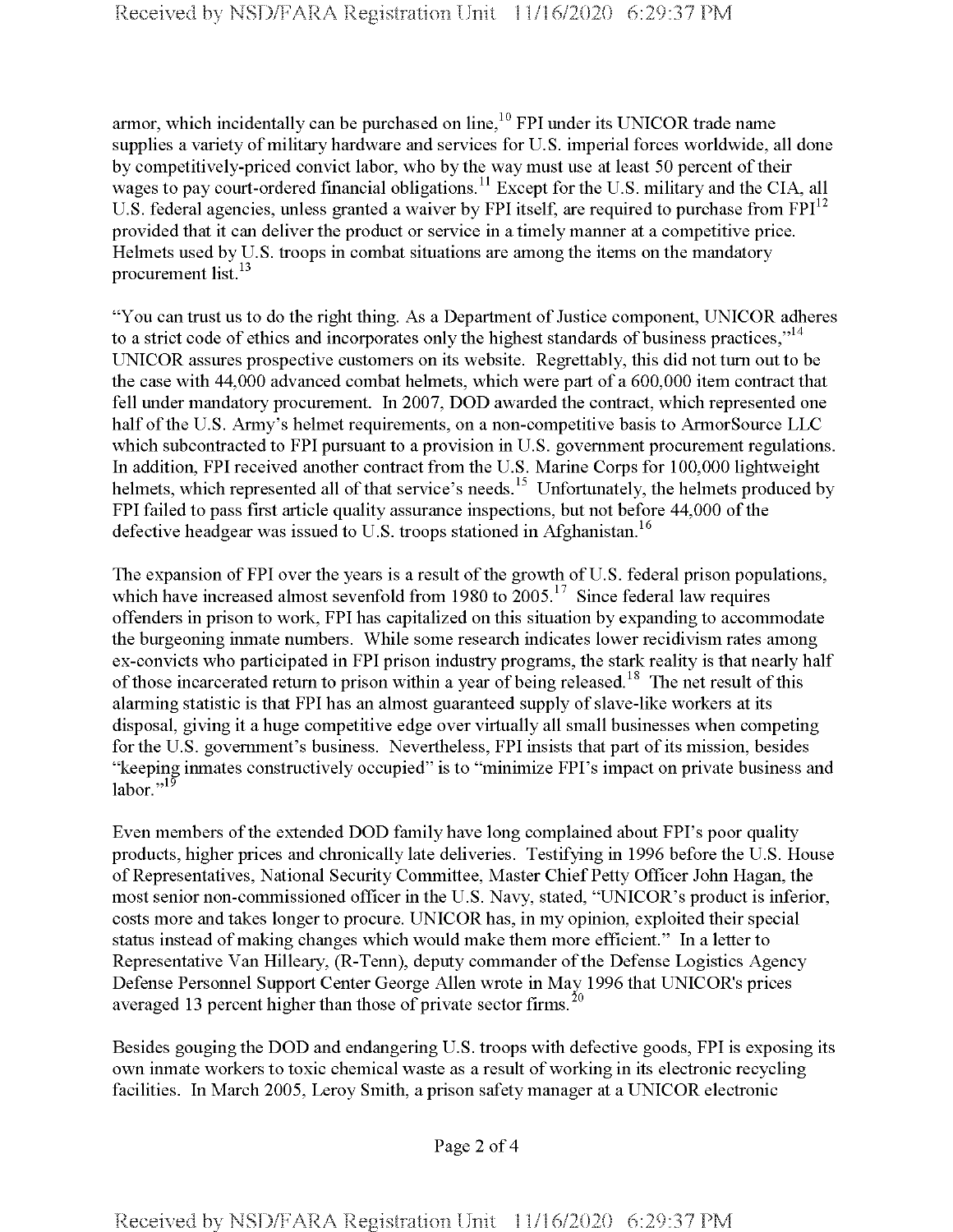equipment recycling facility, blew the whistle on the laxity of the government-owned corporation's e-waste policies and procedures, which were resulting in the daily exposure of inmates to toxic materials. Referring to UNICOR's recycling plants as "toxic sweatshops," a 2006 report by the Center for Environmental Health quoted U.S. Special Counsel Scott Bloch as saying that "workers and inmates were exposed to hazardous materials without protection ... and the Bureau of Prisons and Federal Prison Industries did nothing to stop it, and indeed frustrated attempts to investigate the matter ... ."<sup>21</sup> The report charges that "UNICOR facilities repeatedly failed to provide proper recycling procedures to captive laborers and staff supervisors."<sup>22</sup>

The late Chief Justice Warren E. Burger said, "It makes no sense to put people in prison and not train them to do something constructive."<sup>23</sup> While agreeing in principle with his statement, I would disagree that the use of convicts to produce war material for the world's most destructive military power, or exposing them to daily doses of toxic chemicals is "something constructive." Rather than build bombs or body armor for DOD, it would be far better to employ these offenders in local communities on much-needed infrastructure and environmental projects. That would be truly constructive, not only for the individuals, but also for society as a whole.

## **Endnotes**

<sup>1</sup> "Factories with Fences: 75 years of changing lives," *Federal Prison Industries,* 2010, 20, accessed April 20, 2014, http://www.unicor.gov/information/publications/pdfs/corporate/CATMC1101 C.pdf.

http://www.unicor.gov/about/faqs/top ten/index.asp.

<sup>2</sup> "Factory Locations," *Federal Prison Industries,* 2014, accessed April 20, 2014,

http://www.unicor.gov/information/publications/pdfs/corporate/CATMC3816 C.pdf.

<sup>3</sup> Nathan James, "Federal Prison Industries," *Congressional Research Sernice,* July 13, 2007, 3, accessed April 20, 2014, http://wwrv.fas.org/sgp/crs/misc/RL32380.pdf.

<sup>&</sup>lt;sup>4</sup> "Factories with Fences: 75 years of changing lives," ibid., 14.

<sup>5</sup> "Factories with Fences: 75 years of changing lives," ibid., 17-20.

<sup>&</sup>lt;sup>6</sup> "Factories with Fences: 75 years of changing lives," ibid., 21.

<sup>7</sup> "Factories with Fences: 75 years of changing lives," ibid., 21-24.

<sup>&</sup>lt;sup>8</sup> David Bernstein, "The Use of Prison Labor: The Economic, Environmental, and Security Concerns," AnythingIT, Inc., 2013, 3, accessed April 20, 2014, http://www.anythingit.com/pdfs/anythingit\_prison\_labor.pdf.

<sup>&</sup>lt;sup>9</sup> Anita Sarah Jackson, Aaron Shuman, Gopal Dayaneni, "Toxic Sweatshops: How UNICOR Prison Recycling Harms Workers, Communities, the Environment, and the Recycling Industry," Center for Environmental Health, Prison Activist Resource Center, Silicon Valley Toxics Coalition and Computer TakeBack Campaign, October 2006, 20, accessed April 21, 2014, http://www.ceh.org/legacv/storage/documents/toxicsweatshops.pdf

<sup>&</sup>lt;sup>10</sup> "Vests and Body Armor," Clothing and Textiles Business Group, UNICOR, no date, accessed April 20, 2014, http://www.unicor.gov/shopping/ViewCat\_m.asp?idCategory=560&iStore=CTG.

<sup>&</sup>lt;sup>11</sup> Nathan James, "Federal Prison Industries," ibid., 3.

<sup>12</sup> Nathan James, "Federal Prison Industries," ibid., 2.

<sup>&</sup>lt;sup>13</sup> "Listing of Products and Services," *Federal Prison Industries*, no date, accessed April 20, 2014, http://www.unicor.gov/prodservices/prod dir schedule/alphahst.asp#key.

<sup>14</sup> "Why Buy UNICOR?" *UNICOR,* no date, accessed April 20, 2014,

<sup>&</sup>lt;sup>15</sup> "Congressman Carney and Defective Military Helmets," *Stand for the Troops*, June 3, 2010, accessed April 20, 2014, http://sftt.org/mews/congressman-camev-and-defective-militarv-helmets/.

<sup>&</sup>lt;sup>16</sup> "44.000 Military Helmets Recalled, "," *Stand for the Troops*, May 27, 2010, accessed April 20, 2014, http://sftt.org/news/44000-militarv-helmets-recalled/.

Nathan James, ibid., 5.

<sup>&</sup>lt;sup>18</sup> Nathan James, ibid., 7.

 $19$  "Factories with Fences: 75 years of changing lives," ibid., 4.

<sup>&</sup>lt;sup>20</sup> David Bernstein, ibid., 4.